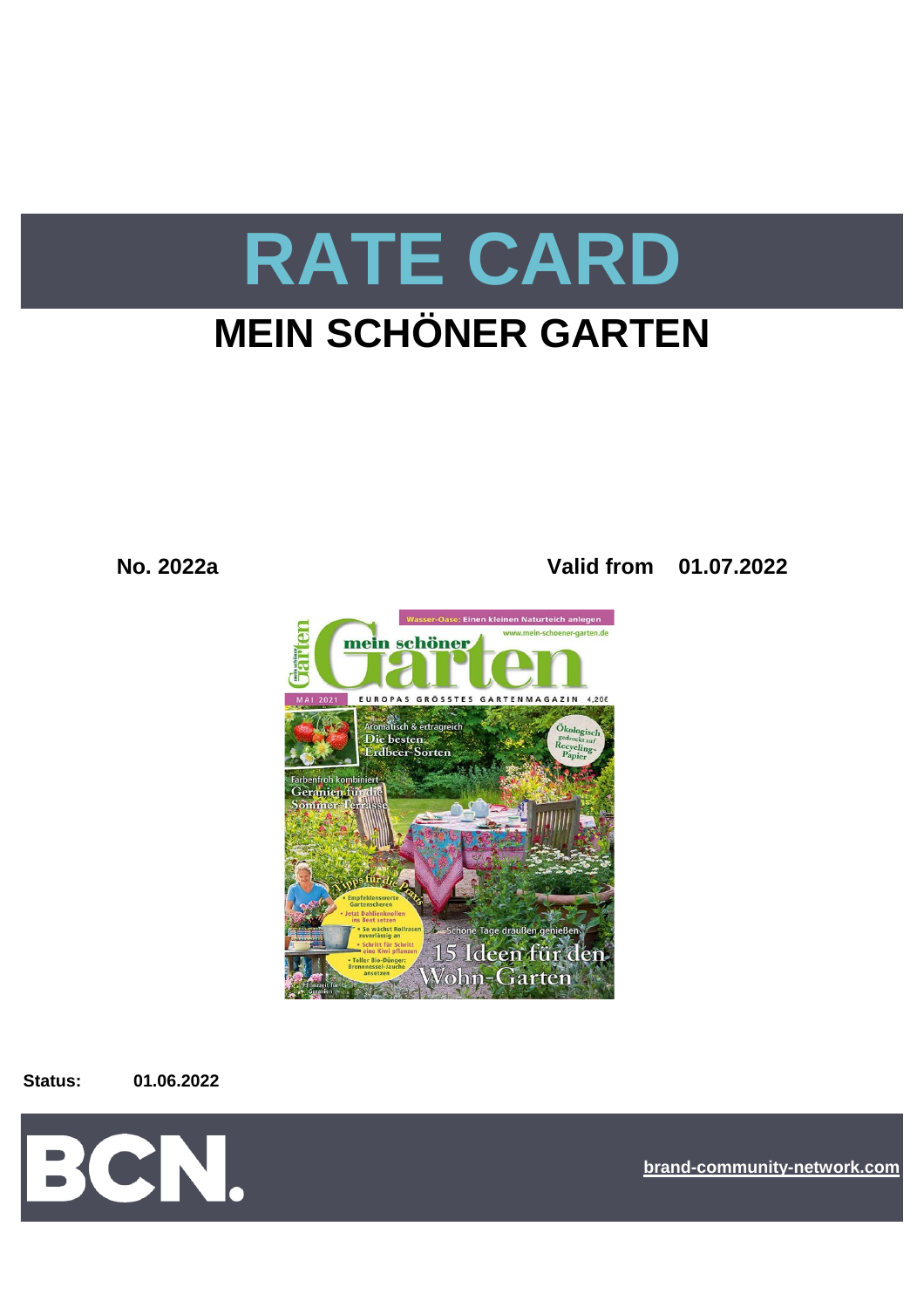

# **PUBLISHER'S DATA**

Burda Senator Verlag GmbH Commerzbank AG D-77652 Offenburg BIC: DRES DEFF 680

Petra Hornberger BIC: HYVEDEMMXXX T +49 781 84 3352 [petra.hornberger@burda.com](mailto:petra.hornberger@burda.com) **Terms of payment:**

### **Print Management/Placement**

Alexander Hugel AdTech Factory GmbH Hauptstraße 127 D-77652 Offenburg T +49 781 84 2762 [alexander.hugel@adtechfactory.com](mailto:alexander.hugel@adtechfactory.com)

### **Ad Management/Order Management**

Hauptstraße 127 D-77652 Offenburg T +49 781 84 2708

## **Frequency of publication Technical data:**

**& on sale date** monthly, Thursday (subject to change)

Offenburg, PZN 579888

#### **Publisher Bank accounts: Bank accounts:**

Hubert-Burda-Platz 1 IBAN: DE54 6808 0030 0723 4120 00 UniCredit Bank AG **Brand Director IBAN: DE19 7002 0270 0015 0249 05** 

Invoices are due in net 30 days after the invoice date. The publisher guarantees a 2 per cent discount for advance payments, provided that the invoice amount is submitted on the publication date of the issue in which the advertisement is published at the latest and no older invoices are outstanding. In the event that the payment target is exceeded, default interest pursuant to Clause 11 of the Terms and Conditions of 5 per cent is calculated based on the respective base rate pursuant to Section 1 (1) of the German Discount Rate Transition Law (Diskontsatz-Überleitungs-Gesetz– DÜG). All prices are net prices. The statutory value-added tax is added. Direct debit is possible.

## AdTech Factory GmbH **Terms and conditions:**

All ad orders are exclusively carried out pursuant to the General Terms and Conditions. These have to be requested directly from BCN or can be viewed online at:

[orders@adtechfactory.com](mailto:orders@adtechfactory.com) [brand-community-network.com/terms-conditions](https://bcn.burda.com/terms-conditions)

For current and binding technical data, log onto duon-portal.de. Also available as PDF download.

[duon-portal.de/](https://duon-portal.de/)

### **Place of publication Delivery of printer's copy:**

Please upload all copies electronically to duon-portal.de. For support please e-mail support@duon-portal.de or call +49 40 37 41 17 50.

#### **General legal notice:**

The warranty claims specified in the publishers' general terms and conditions apply only when the certified technical requirements and standards published on the DUON portal have been fulfilled as well as the delivery has been carried out via the DUON portal. This also holds when data are provided without proof.

#### **Online advertisement booking:**

The current, binding technical advertisement bookings can also be sent via the online booking system:

[obs-portal.de/](https://www.obs-portal.de/)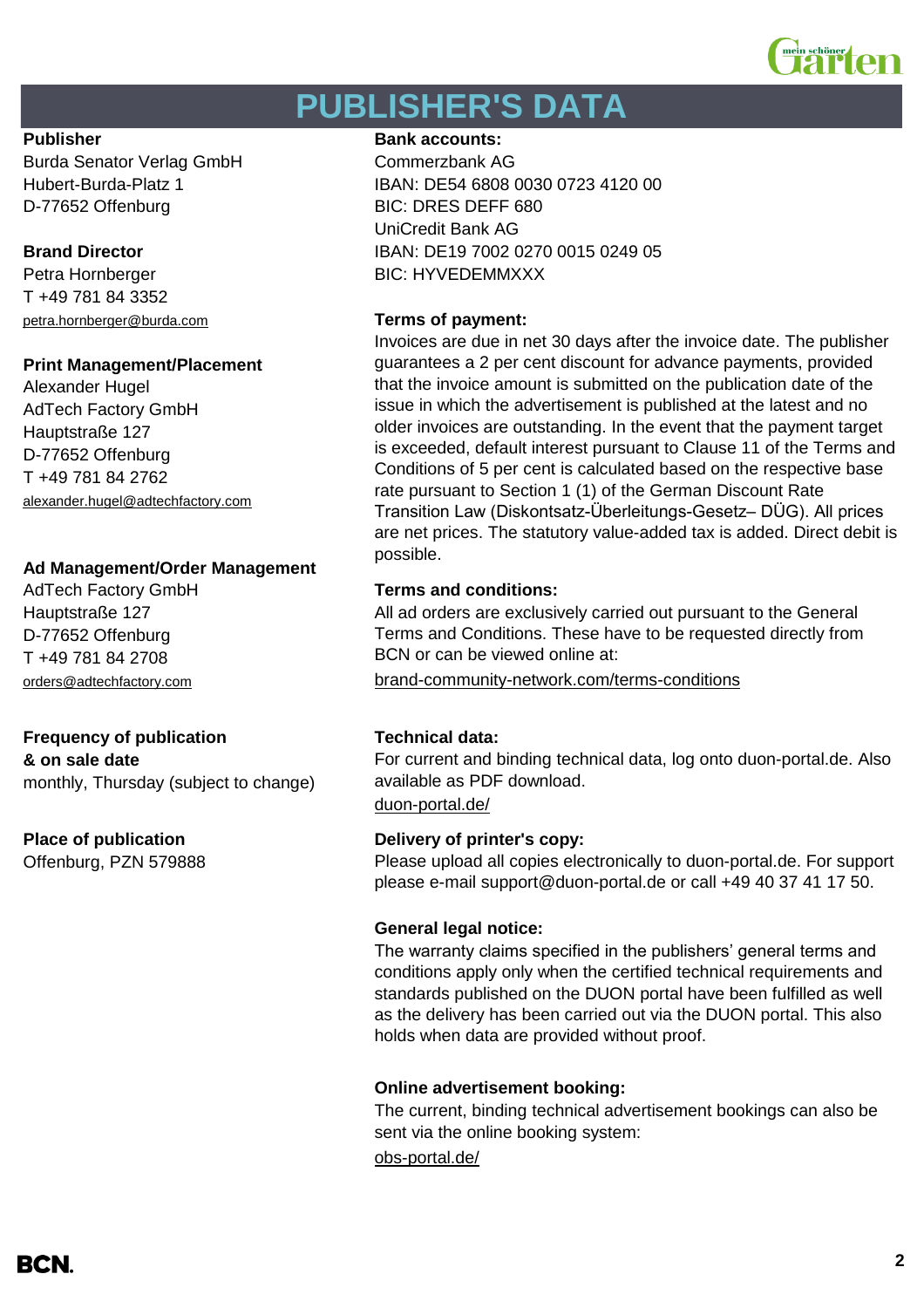

# **FORMATS & RATES**

| Format              | <b>Placement</b>      | <b>Bleed format*</b> | Rate        |
|---------------------|-----------------------|----------------------|-------------|
| $2/1$ page          | Standard              | 460 x 297            | 65,600€     |
| $1/1$ page          | Standard              | 230 x 297            | 32,800 €    |
| 1/2 page vertical   | Standard              | 112 x 297            | 20,400 €    |
| 1/2 page horizontal | Standard              | 230 x 145            | 20,400 €    |
| 1/3 page vertical   | Standard              | 73 x 297             | 14,100 €    |
| 1/3 page horizontal | Standard              | 230 x 95             | 14,100 €    |
| 1/4 page vertical   | Standard              | 59 x 297             | 9,500 $\in$ |
| 1/4 page normal     | Standard              | 112 x 145            | 9,500€      |
| 1/4 page horizontal | Standard              | 230 x 70             | $9,500 \in$ |
| 1/8 page vertical   | Standard              |                      | 4,700 €     |
| 1/8 page normal     | Standard              |                      | 4,700 €     |
|                     |                       |                      |             |
| $1/1$ page          | inside front cover    | 230 x 297            | 34,200 €    |
| $1/1$ page          | outside back cover    | 230 x 297            | 34,200 €    |
| $2/1$ page          | <b>Opening Spread</b> | 460 x 297            | 67,000 €    |
|                     |                       |                      |             |
| 1/6 page horizontal | <b>Store Window</b>   |                      | 1,900 €     |
| 1/3 page vertical   | <b>Store Window</b>   |                      | 3,700 €     |
| 1/3 page normal     | <b>Store Window</b>   |                      | 3,700 €     |
| 1/2 page horizontal | <b>Store Window</b>   |                      | 5,700 €     |

## **Ad combinations:**

\*width x height in mm

The reduced combination special price for the combination of advertisements is based on comparison of separate advertisement bookings. To this end, the advertisements of an advertiser with an identical product/creation in the same format must appear in all magazines in parallel issues.

### **Advertorials:**

[brand-community-network.com/advertisin](https://bcn.burda.com/advertisingsolutions/print/native-ads)gsolutions/print/native-ads Formats and prices for advertorials created by the editorial team on request. For more information, please visit

### **Consecutive Ads:**

Surcharge on two or more adverts on consecutive partial-page ads: 10%

### **Fixed placements:**

Agreed fixed placements (e.g. first for a business line, commodity group, etc.) entitle the publisher to bill a placement surcharge.

#### **Type area format:**

On request.

### **Digital rate card:**

Please find the digital rate card here: [brand-community-network.de/advertisingsolutions/digital/prices](https://bcn.burda.com/advertisingsolutions/digital/prices)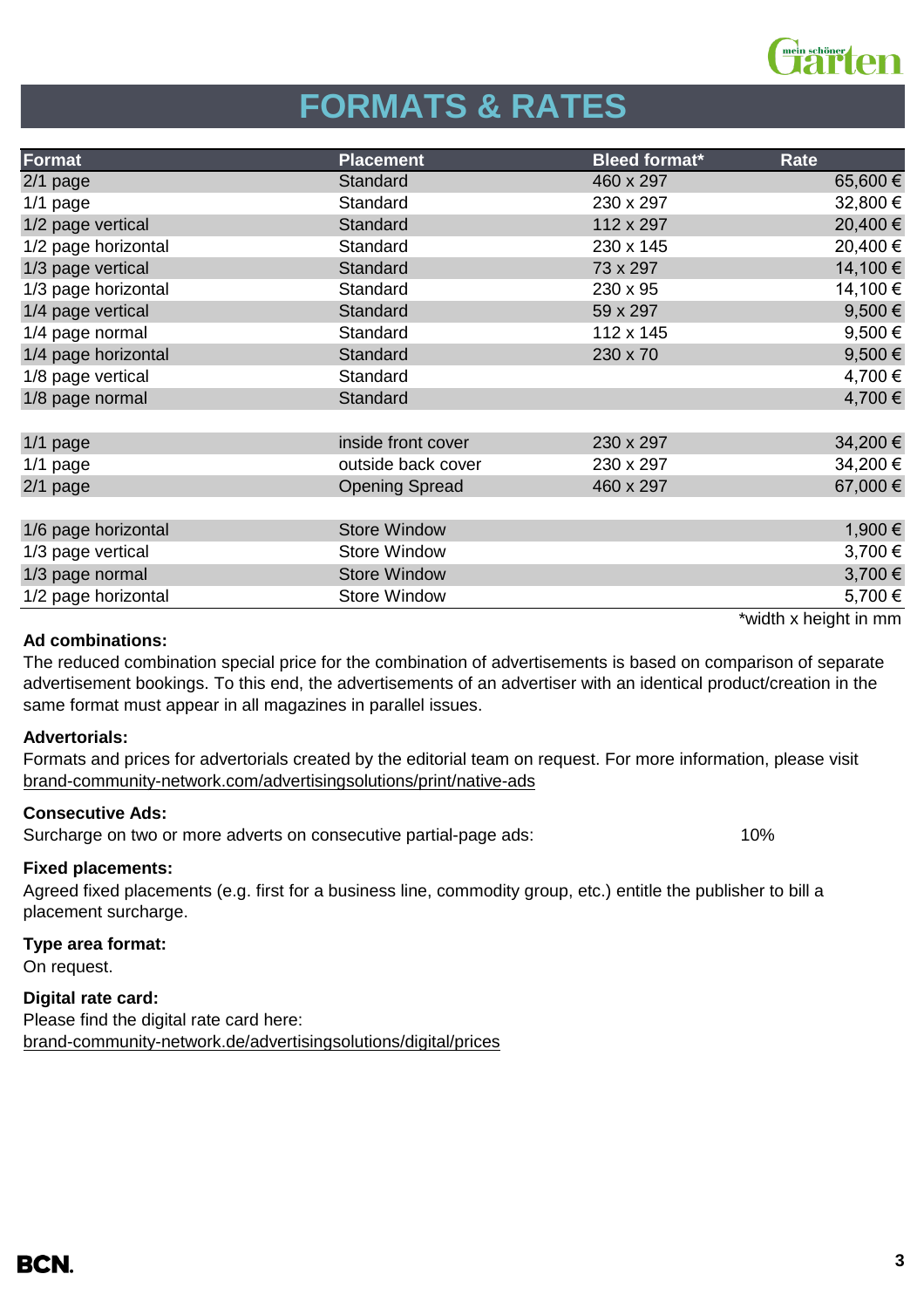

# **AD SPECIALS**

| <b>Rates per thousand</b> | <b>Circulation excl.</b><br>subscriptions* | <b>Subscription</b><br>circulation | Additional ad specials available on request.                                                            |
|---------------------------|--------------------------------------------|------------------------------------|---------------------------------------------------------------------------------------------------------|
| <b>Bound inserts</b>      |                                            |                                    | Prices apply for the booking of at least the entire<br>domestic print run.                              |
| up to 4 pages             | 122€                                       | 149€                               |                                                                                                         |
| up to 8 pages             | 133€                                       | 164 €                              | The publisher reserves the right to reschedule                                                          |
| up to 12 pages            | 143€                                       | 180€                               | bookings with less than domestic print run.                                                             |
| <b>Glued-on inserts</b>   |                                            |                                    | A minimum run of 50,000 copies applies for all                                                          |
| Postcard up to 10 g       | 85€                                        | 111€                               | ad specials.                                                                                            |
| Booklet up to 10 g        | 85€                                        | 111€                               | A split-run advertising surcharge of 40 % applies                                                       |
| Booklet up to 20 g        | 90€                                        | 122€                               | for booking subscription circulation only. Smaller<br>booking units, e.g. according to Nielsen areas or |
| Sample up to 10 g         | 90€                                        | 122 €                              | federal states, are possible. For these will be                                                         |
| Sample up to 20 g         | 95€                                        | 127 €                              | charged an additional 20 % per thousand.                                                                |
| <b>Loose inserts</b>      |                                            |                                    |                                                                                                         |
| up to $10 g$              | 122€                                       | 154 €                              |                                                                                                         |
| up to $20$ g              | 127€                                       | 164 €                              | *Circulation excl. subscriptions is made up of the                                                      |
| up to $30 g$              | 133€                                       | 175€                               | combined print runs for the circulation segments<br>newsstand, subscription circles, inflight and other |
| up to $40 g$              | 138€                                       | 186€                               | sales.                                                                                                  |
| up to $50 g$              | 143€                                       | 196 €                              |                                                                                                         |

**All tariff ad specials are eligible for discount and count towards the annual agreement commitment.**

#### **Calculation basis:**

The calculation basis is the planned circulation or IVW quarterly report upon order confirmation, exclusive of the respective e-paper copies.

#### **Delivered quantity:**

The delivered quantity is based on the planned print run or IVW quarterly report valid at the date of the order confirmation, plus 2 % surplus. In order to react to circulation fluctuations at short notice, we recommend contacting our Print Management/Placement (see "Your Personal Contacts" page) one more time before production start.

#### **Delivery address and deadline:**

Please find the delivery address and deadline on the respective order confirmation. An incoming goods inspection does not take place at the printing plant.

#### **Conditions of delivery:**

Ad specials must be delivered in accordance with the guidelines of the Bundesverband für Druck und Medien (German Association of Print and Media), and be clearly marked with the name of the publication and issue. The material must be delivered, carriage paid, to the address where it will be processed.

#### **Order and cancellation date:**

See "special closing dates" on page "Schedule & Topics Print"; due to limited availability, we strongly recommend booking as early as possible.

#### **Proviso:**

Should any processing problems arise, completion of the circulation takes priority over ad special processing.

#### **AdSpecial Portal:**

Binding technical information on Ad Specials and information on deadlines, samples and delivery for the participating objects is available for download at adspecial-portal.de

**Glued-on inserts:** The basis is a 1/1 carrier advertisement.

#### **Sample products:**

An additional postal fee applies to samples and objects over 2.5 mm thickness.

#### **Samples:**

Samples must be presented by the closing date at the latest. For product samples 50 pieces are required up front. For all other ad specials a minimum of 5 samples are required. To be sent: AdTech Factory, Print Management, Hauptstraße 127, 77652 Offenburg, Germany.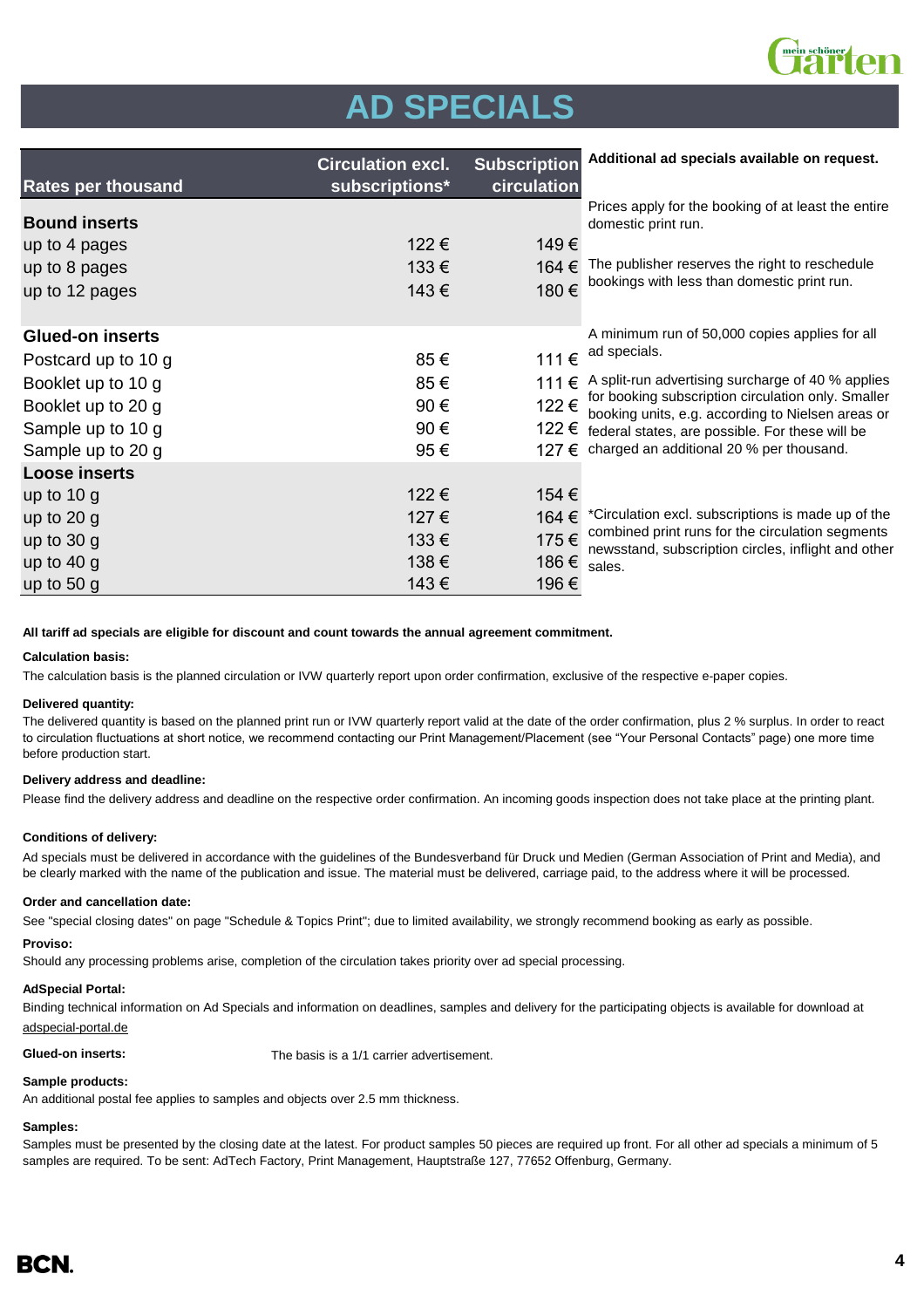

# **SCHEDULE**

|       | The BCN topic preview tool provides you with attractive themes or specials: |                      |             | brand-community-network.com/topic-preview-tool |
|-------|-----------------------------------------------------------------------------|----------------------|-------------|------------------------------------------------|
| No.   | On sale date                                                                | <b>Closing date*</b> | Copy date** | <b>Special closing date***</b>                 |
| 2/22  | 13.01.22                                                                    | 09.12.21             | 09.12.21    | 18.11.21                                       |
| 3/22  | 17.02.22                                                                    | 13.01.22             | 13.01.22    | 22.12.21                                       |
| 4/22  | 17.03.22                                                                    | 10.02.22             | 10.02.22    | 20.01.22                                       |
| 5/22  | 14.04.22                                                                    | 10.03.22             | 10.03.22    | 17.02.22                                       |
| 6/22  | 12.05.22                                                                    | 07.04.22             | 07.04.22    | 17.03.22                                       |
| 7/22  | 15.06.22                                                                    | 11.05.22             | 11.05.22    | 20.04.22                                       |
| 8/22  | 14.07.22                                                                    | 09.06.22             | 09.06.22    | 19.05.22                                       |
| 9/22  | 11.08.22                                                                    | 07.07.22             | 07.07.22    | 14.06.22                                       |
| 10/22 | 08.09.22                                                                    | 04.08.22             | 04.08.22    | 14.07.22                                       |
| 11/22 | 13.10.22                                                                    | 08.09.22             | 08.09.22    | 18.08.22                                       |
| 12/22 | 10.11.22                                                                    | 06.10.22             | 06.10.22    | 15.09.22                                       |
| 1/23  | 08.12.22                                                                    | 03.11.22             | 03.11.22    | 13.10.22                                       |

\* Closing & cancellation date

\*\* Delivery date for printer's copies

\*\*\* Closing & cancellation date for ad specials, special formats, special placements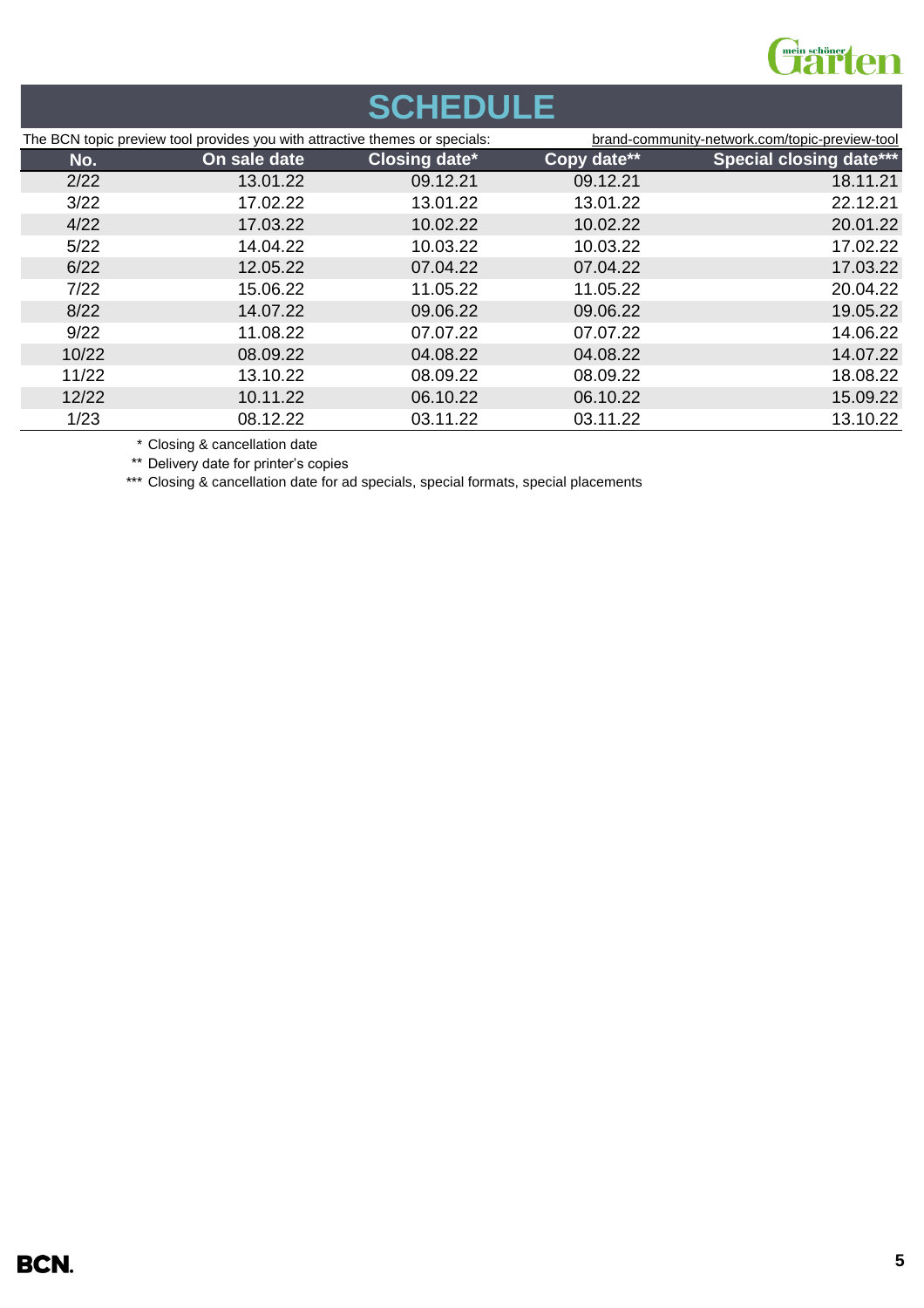

# **SPECIALS**

## **Scheduled Specials 2022**

| <b>Title</b>                   | On sale date | <b>Closing date*</b> | Copy date** | <b>Special closing</b><br>date*** |
|--------------------------------|--------------|----------------------|-------------|-----------------------------------|
| Mein schöner Garten Spezial    | 17.02.22     | 13.01.22             | 13.01.22    | 22.12.21                          |
| Mein schöner Garten Spezial    | 21.04.22     | 10.03.22             | 10.03.22    | 13.01.22                          |
| Mein schöner Garten Spezial    | 15.06.22     | 04.05.22             | 04.05.22    | 09.03.22                          |
| Mein schöner Garten Spezial    | 22.09.22     | 11.08.22             | 11.08.22    | 16.06.22                          |
|                                |              |                      |             |                                   |
| Mein schöner Garten Sonderheft | 24.02.22     | 20.01.22             | 20.01.22    | 25.11.21                          |
| Mein schöner Garten Sonderheft | 21.04.22     | 17.03.22             | 17.03.22    | 20.01.22                          |
|                                |              |                      |             |                                   |
| Mein schöner Garten Edition    | 28.04.22     | 24.03.22             | 24.03.22    | 27.01.22                          |
|                                |              |                      |             |                                   |

\* Closing & cancellation date

\*\* Delivery date for printer's copies

\*\*\* Closing & cancellation date for ad specials, special formats, special placements

## **Formats & Rates**

| <b>Title</b>                   | Format              | <b>Placement</b> | <b>Bleed Format*</b> | Rate    |
|--------------------------------|---------------------|------------------|----------------------|---------|
| Mein schöner Garten Spezial    | $1/1$ page          | Standard         | 213 x 275            | 9,700€  |
| Mein schöner Garten Spezial    | 1/2 page vertical   | Standard         | 104 x 275            | 6,200 € |
| Mein schöner Garten Spezial    | 1/2 page horizontal | <b>Standard</b>  | 213 x 136            | 6,200€  |
| Mein schöner Garten Spezial    | 1/3 page vertical   | Standard         | 68 x 275             | 4,100 € |
| Mein schöner Garten Spezial    | 1/3 page horizontal | Standard         | $213 \times 91$      | 4,100 € |
|                                |                     |                  |                      |         |
| Mein schöner Garten Edition    | $1/1$ page          | Standard         | 175 x 250            | 9,700€  |
| Mein schöner Garten Edition    | 1/2 page vertical   | Standard         | 84 x 250             | 6,200€  |
| Mein schöner Garten Edition    | 1/2 page horizontal | <b>Standard</b>  | 175 x 122            | 6,200€  |
| Mein schöner Garten Edition    | 1/3 page vertical   | Standard         | 58 x 250             | 4,100 € |
| Mein schöner Garten Edition    | 1/3 page horizontal | Standard         | 175 x 93             | 4,100 € |
|                                |                     |                  |                      |         |
| Mein schöner Garten Sonderheft | $1/1$ page          | Standard         | 230 x 297            | 9,700€  |
| Mein schöner Garten Sonderheft | 1/2 page vertical   | Standard         | 112 x 297            | 6,200€  |
| Mein schöner Garten Sonderheft | 1/2 page horizontal | <b>Standard</b>  | 230 x 145            | 6,200€  |
| Mein schöner Garten Sonderheft | 1/3 page vertical   | Standard         | 73 x 297             | 4,100 € |
| Mein schöner Garten Sonderheft | 1/3 page horizontal | Standard         | 230 x 95             | 4,100 € |
|                                |                     |                  |                      |         |

\*width x height in mm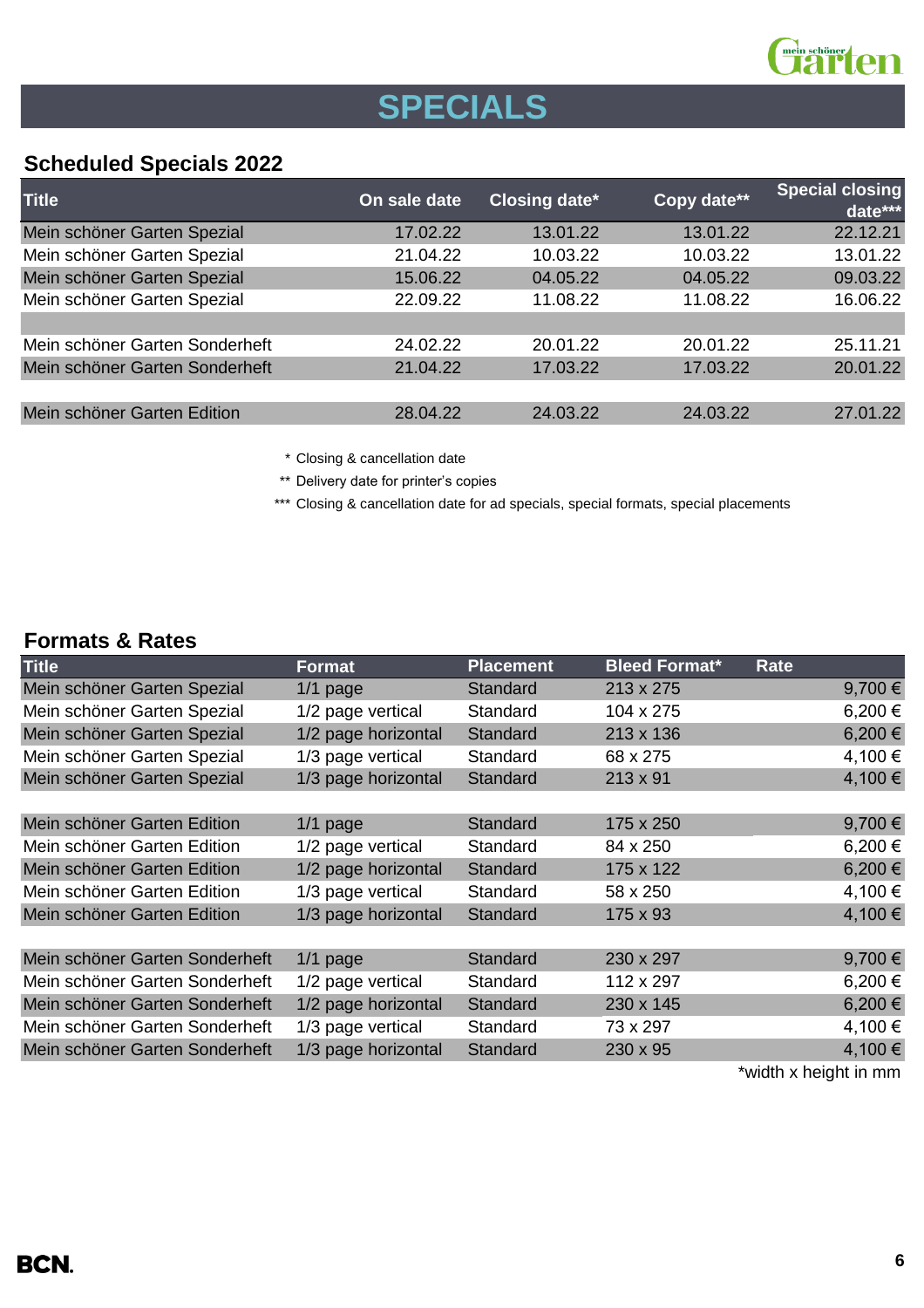

# **SPLIT-RUN ADVERTISING**



| Area         | 1/1 page |
|--------------|----------|
| Nielsen I    | 11,500 € |
| Nielsen II   | 10,000 € |
| Nielsen IIIa | 7,600 €  |
| Nielsen IIIb | 8,900 €  |
| Nielsen IV   | 10,000 € |
| East         | 10,000 € |

Please enquire for latest **circulation** information.

Additional technical costs for plate change, etc. are not included in the indicated pricesand are added to the 1/1 price Price on request

We try to fulfil placement requests within our structural possibilities. Definite placement confirmation cannot be made.

Closing, cancellation and delivery date for printer's copies: See "Formats & Rates Print" page. Printer's copy: See technical requirements at [duon-portal.de/](https://duon-portal.de/)

For sales operation reasons, the sales areas may differ slightly from the Nielsen areas.